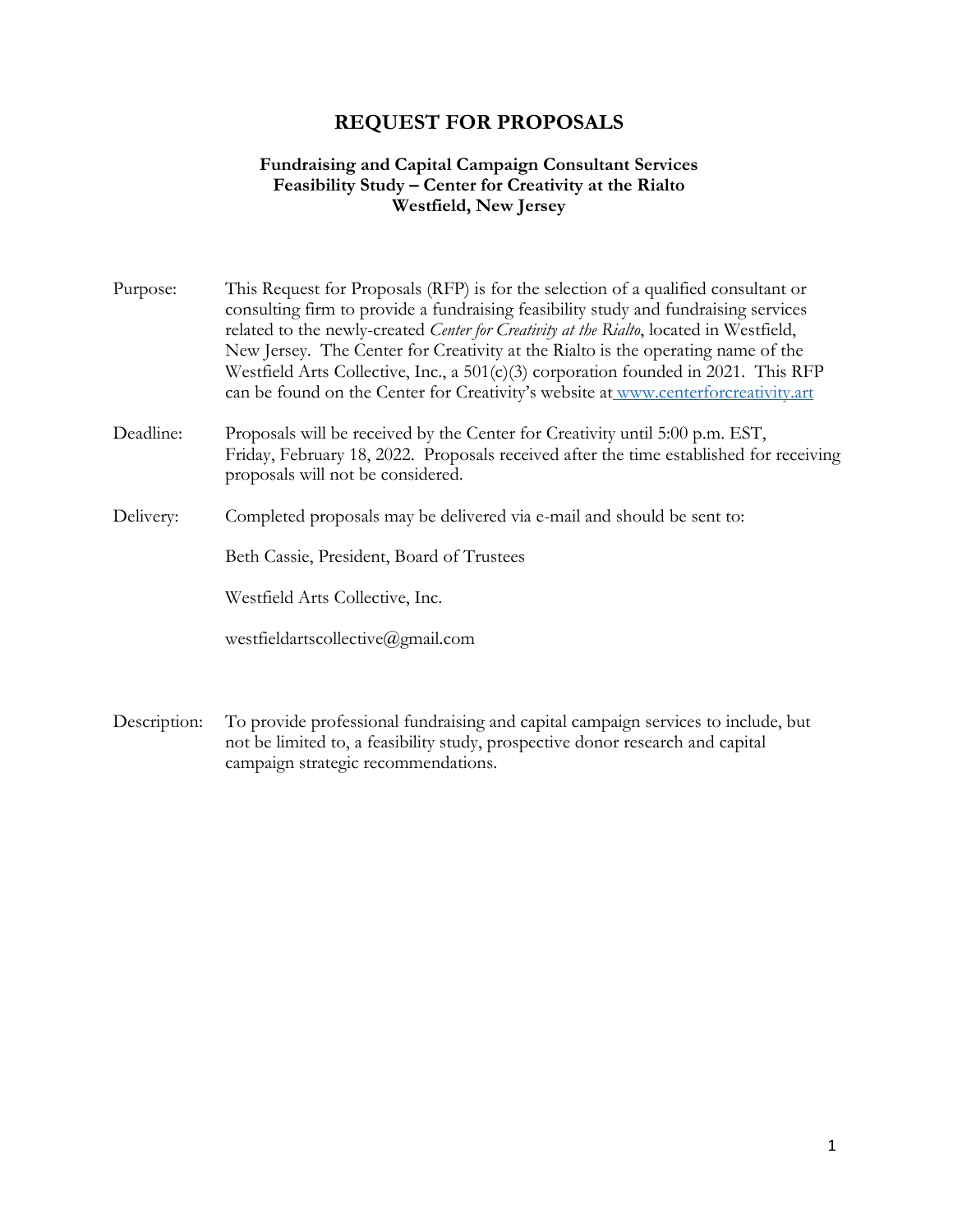## **REQUEST FOR PROPOSALS Fundraising and Capital Campaign Consultant Services Feasibility Study – Center for Creativity at the Rialto Westfield, New Jersey**

#### **Scope of Services**

The Center for Creativity at the Rialto, a newly-formed,  $501(c)(3)$  non-profit, seeks to create an inclusive and collaborative community space to inspire and showcase the visual and performing arts through creation, exhibition, and education. Our goal is to raise the level of creative energy in Westfield, New Jersey, and to enhance people's lives through the arts.

We are seeking to hire a qualified individual or firm to determine the following:

- o Community and potential donor perception of the Center for Creativity.
- o Composition of the potential donor base, ability to give, and areas of philanthropic interest.
- o Availability of strong campaign leadership and effective volunteers.
- o Internal readiness and/or needs.
- o External factors that could influence the outcome of our campaign.
- o Suggested framework of a campaign, with consideration of potential fundraising partners.
- o Suggested next steps, including a draft timeline, for development and roll-out of a high-quality, sustainable, long-term campaign.

#### **Required Submission Information**

Please provide the following information as part of the submitted proposal:

- Qualifications
	- o Brief overview of the history and structure of the firm.
	- o Statement of particular expertise and experience in performing fundraising and capital campaign advisory services, particularly as these relate to similar types of arts projects.
	- o Brief description of 2-3 successful campaigns completed within the past three (3) years.
- Project Team
	- o Listing of and resumes and/or bios for the project lead and any other individuals on the team that would support the completion of this project, with a summary of each team member's area of responsibility, expertise, experience, and qualification for this work.
	- o Indicate the number and scope of projects that will be managed by the lead person(s) during the same time as this project will be underway.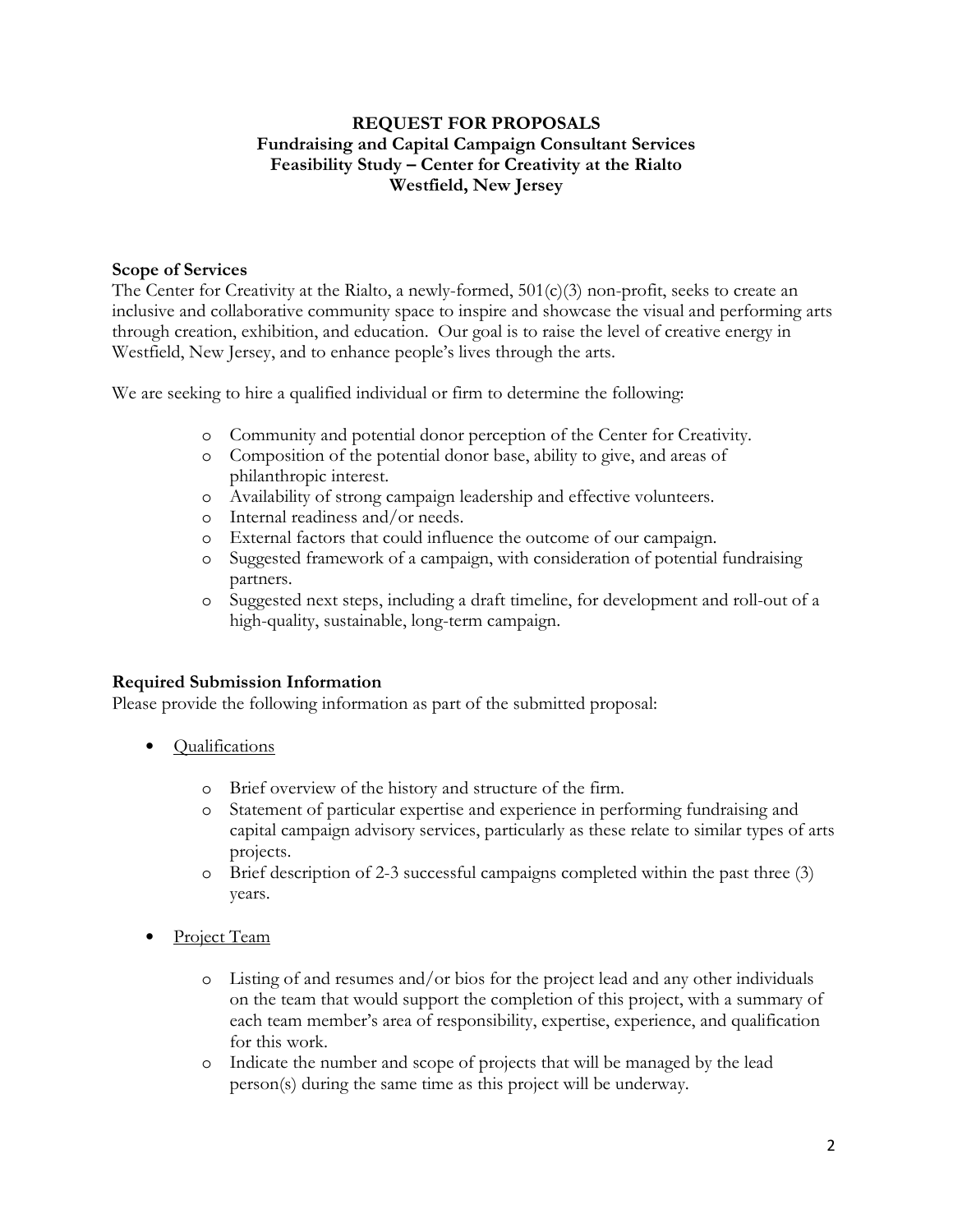# Project Approach

- o Based on the information provided in this RFP and any specific knowledge you may have of Westfield, New Jersey, the region surrounding it, and the historic Rialto Theater, please provide a summary of how the firm would approach this project.
- o Timeframe for completion of the scope of services outlined in this RFP.
- **References** 
	- o A minimum of three (3) references for related work completed. List contact name, address, phone number and e-mail address for each reference.
	- o Example of completed work prepared for one of the listed clients.
- Proposed Costs
	- o Provide total proposed project cost.
	- o Provide itemized costs for individual components of the project as appropriate.
- Submission
	- o Electronic submissions via e-mail, Dropbox or other similar format is preferred.

# **Evaluation Criteria**

A screening committee will evaluate proposals based on the following factors:

- Qualifications and prior experience in performing similar work.
- Approach to and process to be used in performing work.
- Ability to communicate in writing as evidenced by information provided in this RFP response.
- Example of similar completed work.
- References.
- Proposed cost.

The screening committee reserves the right to solicit additional information from applicants should the committee deem such information necessary during the evaluation process.

Additionally, should the screening committee so decide, interviews with a limited number of preferred proposers will be scheduled with results of that process factored into the final selection criteria.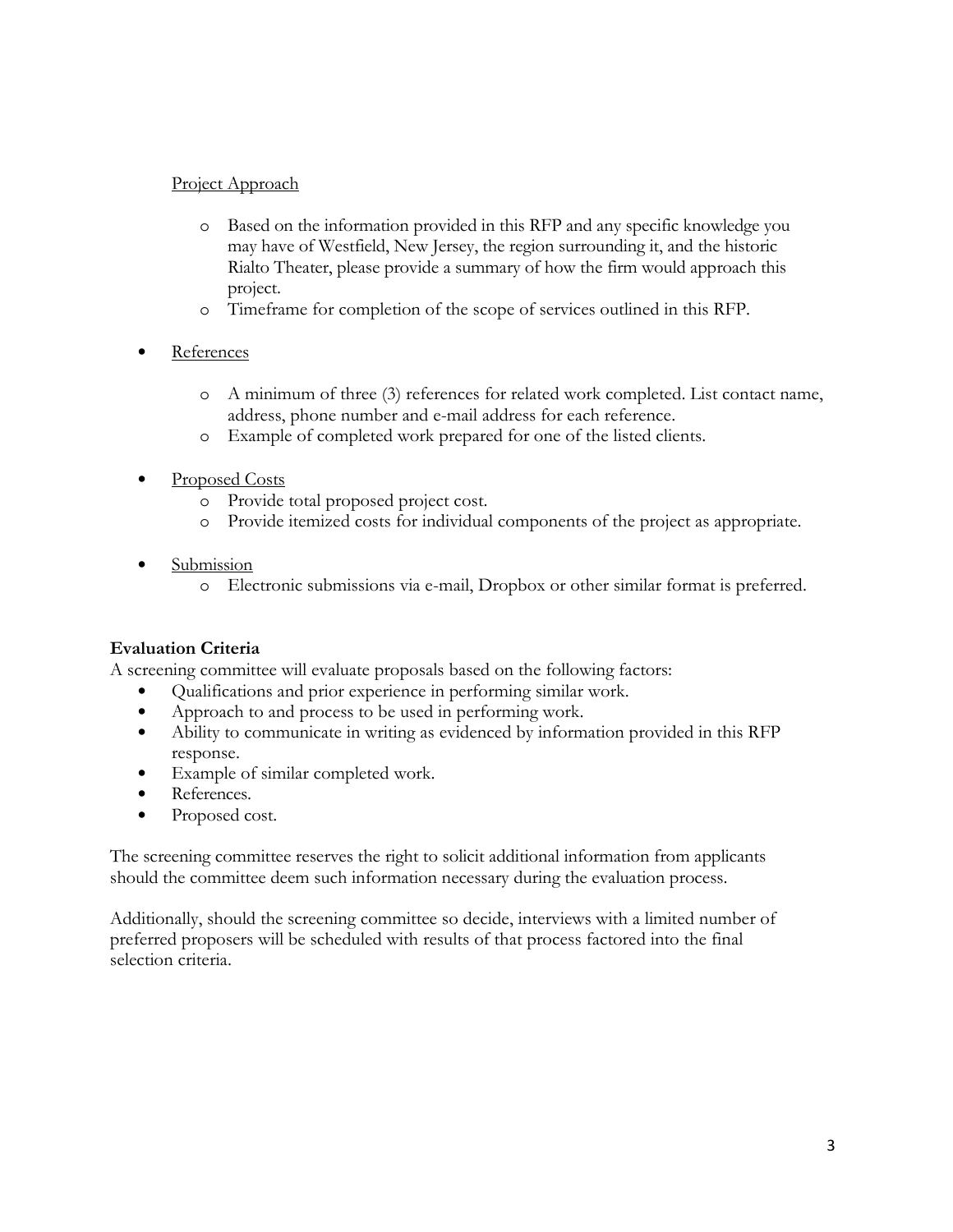#### **Deadline**

Proposals will be received by the Center for Creativity at the Rialto until 5:00 p.m. EST, Friday, February 18, 2022. Proposals received after the time established for receiving proposals will not be considered.

Completed proposals can be delivered via e-mail and should be sent to:

Beth Cassie, Board President westfieldartscollective@gmail.com